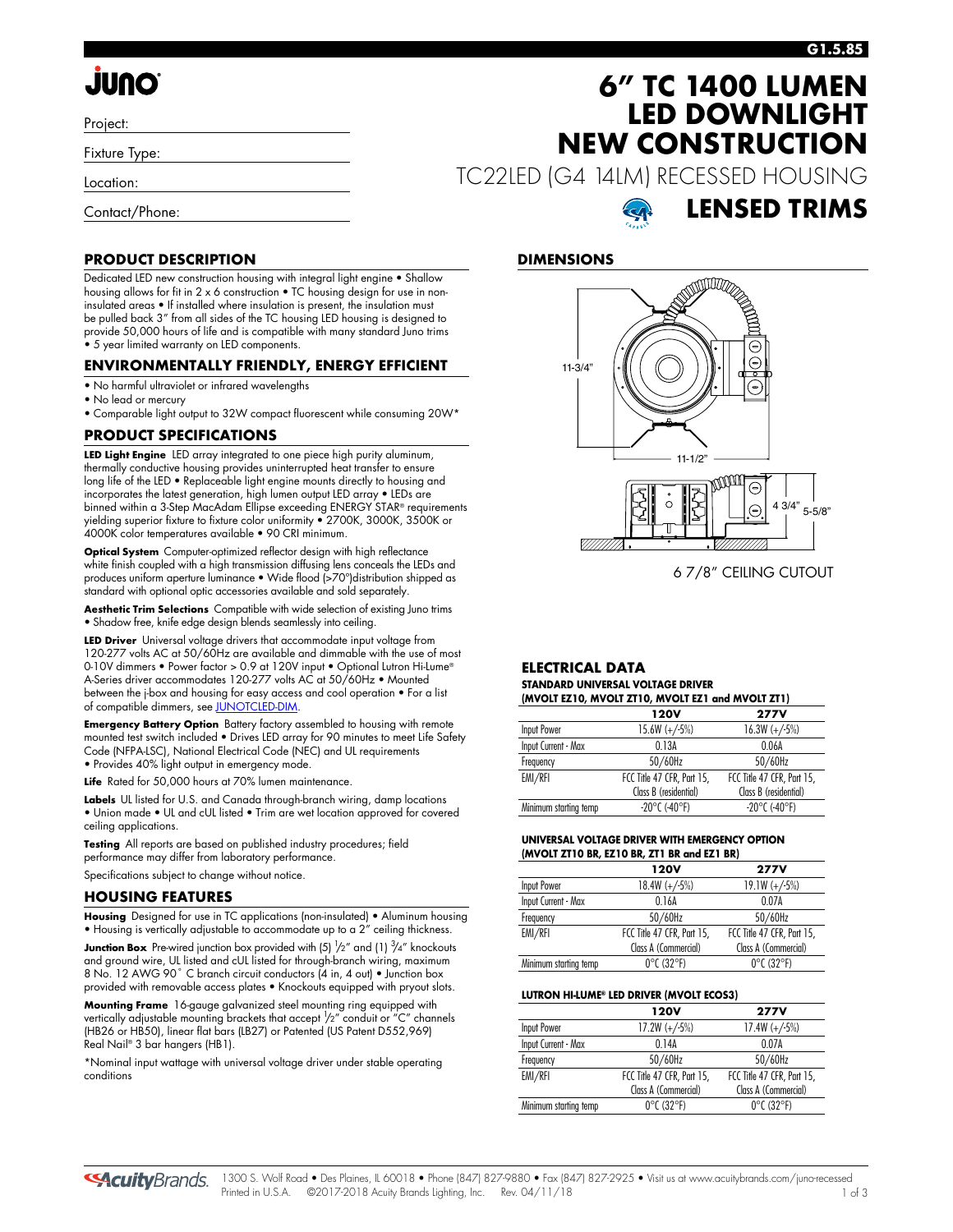### **6" TC 1400 LUMEN LED DOWNLIGHT NEW CONSTRUCTION**

TC22LED (G4 14LM) RECESSED HOUSING

### **LENSED TRIMS**

### **ORDERING INFORMATION** Housing and trim can be ordered together or separate, but will always ship separately.

**Example:** TC22LED G4 14LM 27K 90CRI MVOLT ZT BR

| <b>Series</b> |                               |    | <b>Generation</b> | Lumens      |                     |            | <b>Color Temperature</b> | <b>CRI</b> |         | <b>Voltage/Driver</b> |                                                                                                   |
|---------------|-------------------------------|----|-------------------|-------------|---------------------|------------|--------------------------|------------|---------|-----------------------|---------------------------------------------------------------------------------------------------|
| TC22LED       | 6" LED Downlight Non-IC Rated | G4 | Generation 4      | <b>14LM</b> | 1400 Nominal Lumens | 27K        | 2700K                    | 90CRI      | 90+ CRI | <b>MVOLT ZT10</b>     | Multi-Volt (120-277), 0-10V, 10% dim                                                              |
|               | Housing                       |    |                   |             |                     | <b>30K</b> | 3000K                    |            |         | MVOLT ZT1             | Multi-Volt (120-277), 0-10V, 1% dim                                                               |
|               |                               |    |                   |             |                     | 35K        | 3500K                    |            |         | <b>MVOLT EZ10</b>     | Multi-Volt (120-277), eldoLED 0-10V, 10% dim                                                      |
|               |                               |    |                   |             |                     | 40K        | 4000K                    |            |         | <b>MVOLT EZ1</b>      | Multi-Volt (120-277), eldoLED 0-10V, 1% dim                                                       |
|               |                               |    |                   |             |                     |            |                          |            |         | <b>MVOLT ECOS3</b>    | Multi-Volt (120-277), Lutron Hi-Lume A series 3 wire<br>fluorescent controls and Lutron Ecosystem |

|    | <b>Emergency Battery</b> | <b>Territory</b> |                |
|----|--------------------------|------------------|----------------|
| BR | <b>Emergency Battery</b> | <b>CP</b>        | Chicago Plenum |

Note: Chicago Plenum (CP) is not available with emergency option (BR) Note: Lutron driver (MVOLT ECOS3) is not available with emergency battery pack (BR)

| Trim/Description |                              |                                                                                                                                                                              |
|------------------|------------------------------|------------------------------------------------------------------------------------------------------------------------------------------------------------------------------|
|                  | <b>20 WH</b><br><b>20 PW</b> | 6" Lensed Albalite Trim - White<br>6" Lensed Albalite Trim - Plastic White                                                                                                   |
|                  |                              |                                                                                                                                                                              |
|                  | 21 WH                        | 6" Lensed Drop Opal Trim - White                                                                                                                                             |
|                  | <b>21 PW</b>                 | 6" Lensed Drop Opal Trim - Plastic White                                                                                                                                     |
|                  | <b>22 WH</b>                 | 6" Lensed Fresnel Trim - White                                                                                                                                               |
|                  | 239 WH*                      | 6" Lensed Frosted Lens Trim - White                                                                                                                                          |
|                  | <b>242 WH</b>                | 6" Lensed Frosted Lens with Clear Center Trim - White                                                                                                                        |
|                  | <b>242 SC</b>                | 6" Lensed Frosted Lens with Clear Center Trim - Saltin Chrome                                                                                                                |
|                  | <b>242 ABZ</b>               | 6" Lensed Frosted Lens with Clear Center Trim - Classic Aged Bronze                                                                                                          |
|                  | 243 WH*                      | 6" Decorative Swirled Etched Opal Glass Trim - White                                                                                                                         |
|                  | 2330 BWH*                    | 2330 WWH* 6" Lensed Baffle with Regressed Frosted Dome Lens Trim - White, White Trim Ring<br>6" Lensed Baffle with Regressed Frosted Dome Lens Trim - Black, White Trim Ring |



**6101 ABZ** \* 6" Lensed Beveled Frame with Frosted Dome Lens Trim - Classic Aged Bronze<br>**6101 SC** \* 6" Lensed Beveled Frame with Frosted Dome Lens Trim - Satin Chrome **6101 SC**\* 6" Lensed Beveled Frame with Frosted Dome Lens Trim - Satin Chrome 6101 WH<sup>\*</sup> 6" Lensed Beveled Frame with Frosted Dome Lens Trim - White

Trim Size: 2330 - 73/8" O.D.; 239, 242, 243 - 7 5/8" O.D.; 6101 - 7 3/4" O.D.; 20, 21, 22 - 8" O.D. Note: In Canada when insulation is present, Type IC fixtures must be used.

UL Listed for use in wet location. \* Do not use reflector shipped with trim for LED housing.



| <b>Accessories</b> (ordered separately) |                                            |  |  |  |
|-----------------------------------------|--------------------------------------------|--|--|--|
| <b>Catalog Number</b>                   | Description                                |  |  |  |
| HB1                                     | Two 13 1/2" - 25" Real Nail® 3 bar hangers |  |  |  |
| <b>HB26</b>                             | Two 26" C-channel bar hangers              |  |  |  |
| <b>HB50</b>                             | Two 50" C-channel bar hangers              |  |  |  |
| LB27                                    | Two 27" linear bar hangers                 |  |  |  |
| <b>LEDOPTICG3 MFL</b>                   | Medium Flood Optic (50°)                   |  |  |  |
| <b>LEDOPTICG3 NFL</b>                   | Narrow Flood Optic (37°)                   |  |  |  |
| <b>LEDOPTICG3 SP</b>                    | Spot Optic (10°)                           |  |  |  |